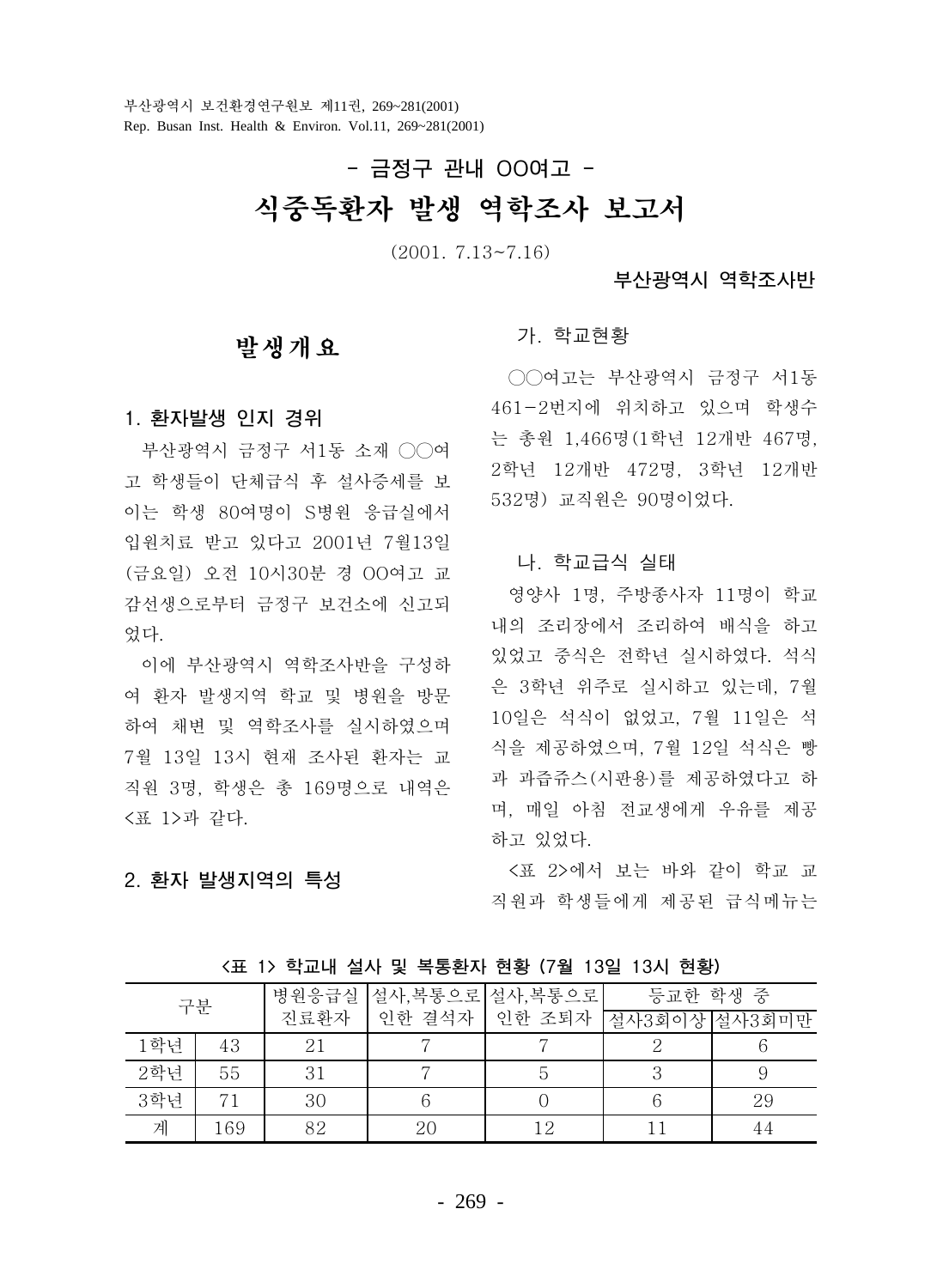| 학생<br>쌀밥, 새알미역국,<br>용<br>도라지무침, 김치,<br>식단<br>돈육불고기<br>쌀밥, 새알미역국, | 카레라이스, 깍두기,<br>오징어튀김, 오이생채,                         | 쌀밥, 단배추국,<br>후랑크소세지볶음, | 현미밥, <b>북어무국</b> ,<br>꼬마돈까스조림,                  |
|------------------------------------------------------------------|-----------------------------------------------------|------------------------|-------------------------------------------------|
|                                                                  |                                                     |                        |                                                 |
|                                                                  |                                                     |                        |                                                 |
|                                                                  |                                                     | 미역줄기볶음,김치              | 콩나물무침, 김치                                       |
| 교직<br>도라지무침,<br>원용<br>돈육불고기, 김치,<br>식단<br>열무비빔밥                  | 쌀밥, 돈육김치찌게,<br>쇠고기메추리알조림,<br>동태포전, 김치,<br>미나리김가루무침. |                        | 쌀밥, 북어무국.<br>고등어무조림,<br>콩나물무침, 김치,<br>야채쌈, 더덕무침 |

<표 2> 단체급식에 제공된 메뉴 현황

<표 3> 00여고 단체급식 현황

|     | 재적 | 학년  | 2학년 | 3학년 | 소계   | 교직원 | 전체합계 |
|-----|----|-----|-----|-----|------|-----|------|
|     |    | 467 | 472 | 532 | 147. | 90  | 1561 |
| 급식실 | 중식 | 434 | 392 | 415 | 1241 | 60  | 1301 |
| 시인원 | 석식 |     | 16  | 283 | 299  |     | 302  |

다소 차이가 있었으나. 7월 12일 중식에 메뉴는 북어무국, 콩나물무침, 김치 등이 학생들과 교직원에게 공통으로 제공된 있었다.

급식에 사용되어지는 원재료 공급처는 △△납품업체로부터 공급받고 있었고. 당일 중식에 제공될 음식물은 주방종사 자들이 아침에 출근하여 학교 내 조리장 에서 조리되어 중식시간에 각 학급별로 배식되어 진다고 한다.

같으며, 학생들의 84% 및 교직원의 67% 가 단체급식을 받고 있으며 나머지는 개인 적인 도시락 등 사식을 이용하고 있었다.

# 다. 급수현황

○○여고 내의 급수는 지하수와 상수 도를 사용하고 있으며 지하수와 상수도 는 지하 물탱크에 같이 유입되어 저장된 후 옥상의 저장탱크로 끌어 올려져 조리 장 및 학교내 각 화장실등으로 공급되고 있었다. 지하수는 2001년 2월 15일 및 6월 7일 지하수 수질 검사결과 적합한 것으로 나타났으며, 학생들이 음용수로 현재 OO여고의 급식현황은 <표 3>과 사용하는 물은 물탱크에서 내려오는 물 을 워수로 하여 각 층에 비치되어 있는 정수기를 통과한 물을 식수로 사용하고 있었다.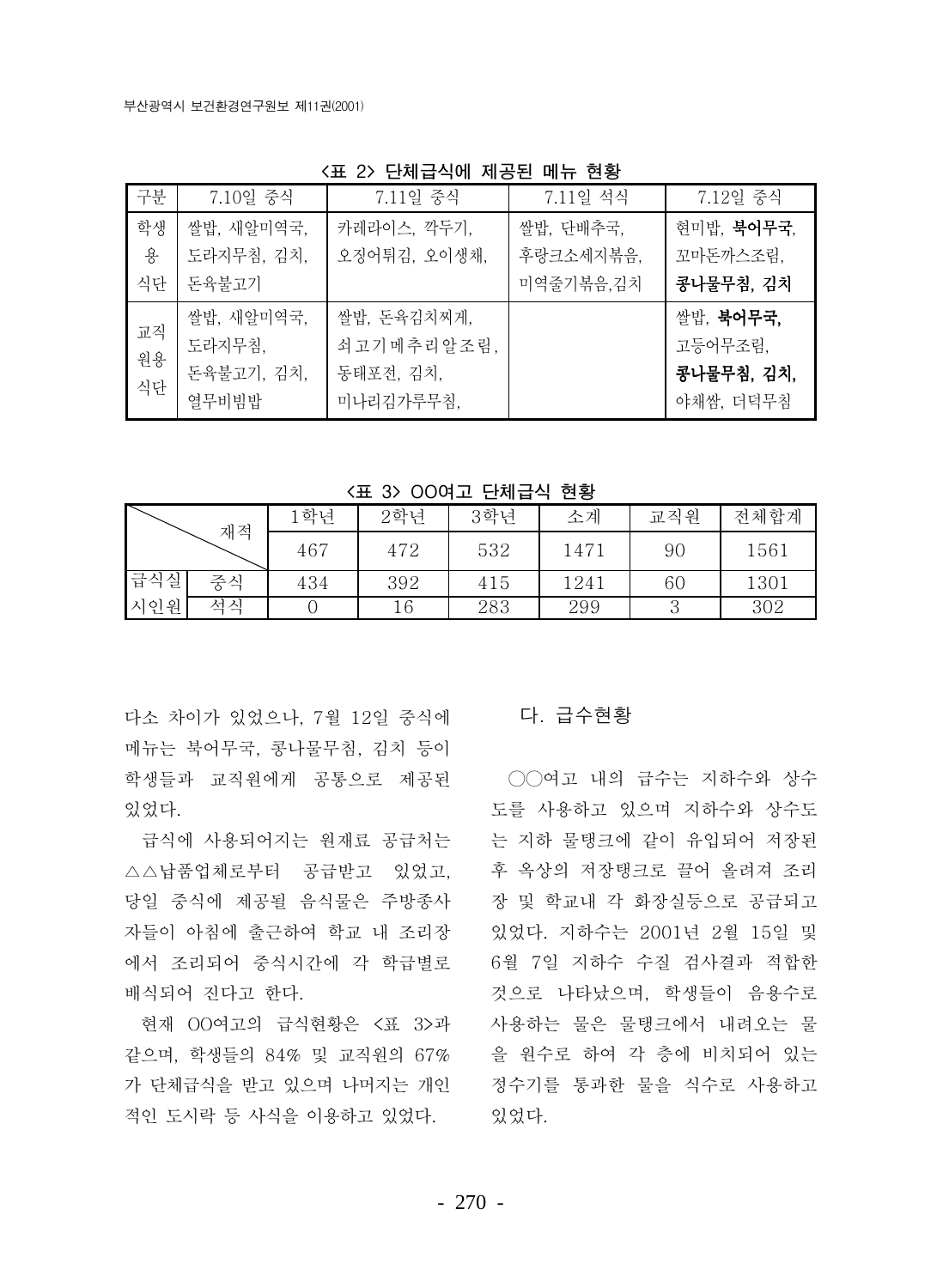# 조사대상 및 방법

신고당일(7월 13일) 학교를 방문하여 등교자 중 단체급식으로 인한 설사 1회 이상 또는 복통이 있는 화자. S병원 응 급실 진료환자 82명, 또한 주방종사자 전원과 교직원 중 설사 및 복통이 있는 환자를 대상으로 하여 채변검사와 역학 조사서를 작성하였다.

병원 응급실 등에서 치료중인 화자의 역학조사에 어려움이 있어. 신고 당일은 전체학생에 대하 조사가 이루어지지 않 아. 7월 16일 학교를 다시 방문하여 전 교생 1.471명. 교직원 90명을 대상으로 추가 설문조사를 실시하였다.

환경가검물(주방조리기구 등), 음용수 및 보존식 등은 신고 당일 채취하여 보 건환경연구원에 검사의뢰 하였고, 환자 채변은 신고 당일 152건을 채취하여 이

중 31건 (등교자 중 설사3회 이상자 11 건, 병원응급실 진료환자 20건)은 보건 환경연구원에서, 나머지 121건 (등교자 중 설사3회 미만자 44건, 병원응급실 진 료화자 65건. 주방종사자 12건)은 보건 소에서 부사하여 검사하였다.

# 역학조사 결과

# 1. 환자발생 현황

1) 화례정의

○○여고의 재학중인 학생들과 재직중 인 교사들 중 2001년 7월 12일부터 3 회 이상의 설사를 하였거나, 1회 이상의 설사와 동반하여 구토, 복통, 오심, 두통, 오한, 발열 중 하나이상의 증상을 가진 경우를 환례로 정의하였다.

#### 2) 유행곡선

발생일별로 식중독 환자발생수를 도시



<그림1> 발병 시가별 식중독 환자분포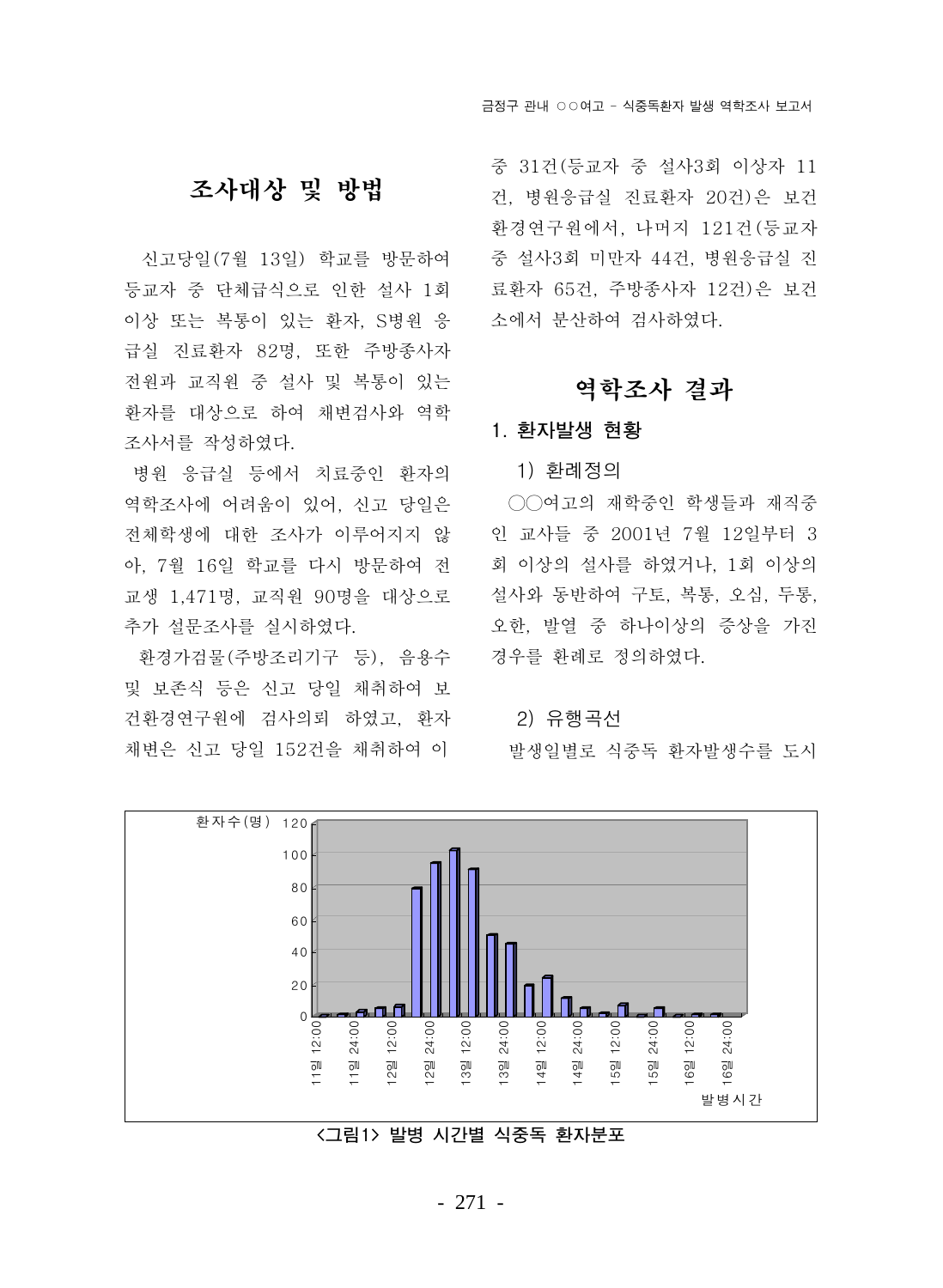유행곡선에 따르면, 설사 환자는 12일 중식 이전에도 있었으나 집단식중독과 는 무관한 설사환자일 가능성이 높으며, 12일 18시 이후 폭발적으로 화자수가 증가하여 13일 오전 6시에서 12시 사이 에 정점을 이룬 후 점차 감소추세로 돌 아서는 양상을 보이고 있어, 단일폭로에 의한 집단식중독 발생을 시사하는 유행 곡선으로 사료된다.

#### 3) 환자 발생현황

2001년 7월 16일 시행한 설문조사를 실시한 결과, 1학년 467명중 448명이 응답하였고 2학년은 472명중 456명, 3 학년은 532명중 511명, 그리고 교직원 생각되었다. (<표 6> 참조)

화한 유행곡선은 <그림 1>과 같다 - - - 은 90명중 59명이 응답하였으며, 상기 환례정의에 따라 발생한 환자현황은 1학 년이 172명, 2학년이 205명, 3학년이 211명으로 총 588명의 환자가 발생하 였고, 교직원 중에서는 10명의 화자가 발생하였다. 16일 시행한 설문조사에 의 한 환자발생현황은 <표 4> 와 같으며, 증상 발생후 의료기관을 이용하여 치료 받은 환자현황 <표 5> 와 같다

> 또한 급식자와 비급식자를 나누어 각 각의 군에서 화자발병률을 비교해본 결 과 각 학년과 교직원에서 공히 급식자군 의 발병률이 비급식자군의 발병률에 비 해 높게 나타나 다체급식이 금번 식중독의 원인으로 작용하였음을 시사하는 소견으로

<표 4> 설문조사에 의한 환자발생 현황

|     | 대상인원  | 응답인원  | 응답률 $(\%)$ | 환례정의에<br>의한 환자수 | 발병률 (%) |
|-----|-------|-------|------------|-----------------|---------|
| 1학년 | 467   | 448   | 95.9       | 172             | 38.4    |
| 2학년 | 472   | 456   | 96.6       | 205             | 45.0    |
| 3학년 | 532   | 511   | 96.1       | 211             | 41.3    |
| 교직원 | 90    | 59    | 65.6       | 10              | 16.9    |
| 합계  | 1,561 | 1,474 | 94.4       | 598             | 40.6    |

<표 5> ○○여고 식중독환자의 내원 입원환자 및 내원횟수 현황

|      | 총계   | 내      | 역    |
|------|------|--------|------|
| 내원환자 | 130명 | 7월 13일 | 121명 |
|      |      | 7월 14일 | 9명   |
|      |      | 하루 입원자 | 6명   |
| 입원환자 | 12명  | 이틀 입원자 | 4g   |
|      |      | 사흘 입원자 | 2g   |
| 내원횟수 |      | 하루 방문  | 43명  |
|      |      | 이틀 방문  | 87명  |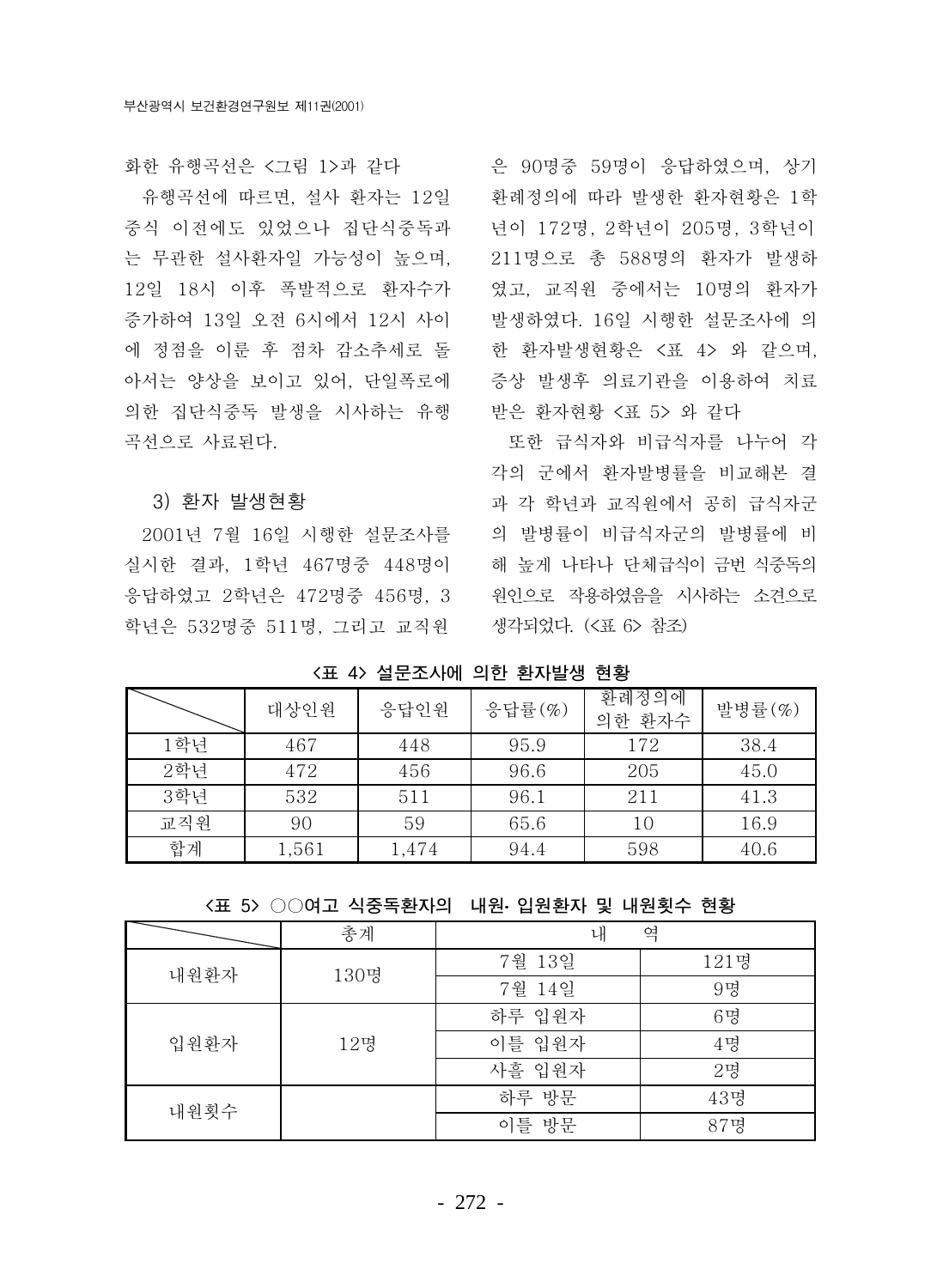|      |                        | 1학년            | 2학년            | 3학년            | 교직원        |
|------|------------------------|----------------|----------------|----------------|------------|
| 급식자  | 환례                     | 168            | 200            | 207            | 10         |
|      | 비환례                    | 252            | 199            | 241            | 41         |
| 비급식자 | 환례                     | 4              | 5              | 4              | $\Omega$   |
|      | 비환례                    | 24             | 52             | 59             | 8          |
|      | 급식자의 발병률               | 0.40           | 0.50           | 0.46           | 0.20       |
|      | 비급식자의 발병률              | 0.14           | 0.09           | 0.06           | $\bigcirc$ |
|      | Odds ratio             | 4.0            | 10.45          | 12.67          |            |
|      | Confidence<br>interval | $1.29 - 13.86$ | $3.90 - 30.39$ | $4.33 - 41.74$ |            |
|      | P value                | 0.01           | 0.00           | 0.00           |            |

<표 6> 급식자와 비급식자간의 환례발생 비교

# 4) 환자의 증상분석 및 실험실

# 검사소견

2001년 7월 16일 시행한 설문조사에 의한 환자의 증상을 요약하면 <표 7> 과 같다. 학년별 및 학생과 교직원간의 증상별 빈도는 비슷하게 나타나 같은 원 인에 의한 증상임을 시사하는 소견으로 생각되었다. 그리고 병원에 내원한 환자 들 중 의무기록지 검토가 가능하였던 100례에서 체온. 백혈구 수치를 조사한 결과 <표 8> <그림 2. 3>과 같은 결과 를 얻었다.

# 5) 식단별 섭취양상에 따른 섭취 군과 비섭취군의 발병률 비교

2001년 7월 10일부터 12일까지의 메 뉴중 1, 2, 3학년 학생 및 교직원에게 공히 제공된 급식은 중식이었으므로 학 생 및 교직원의 중식메뉴별로 환례자와 비환례자 간에 교차비를 계산하여 <표 9>와 같은 결과를 얻었다. 학생과 교직 원이 비슷한 증상을 보이며 비슷한 시기 에 식중독에 이환되어 같은 원인에 의한 것으로 볼 때, 집단급식 메뉴에서 학생 메뉴와 교직원 메뉴로 모두 들어간 음식 중 가장 의미있는 교차비를 보이는 음식 은 7월 12일 중식시 제공된 "콩나물 무침"으로 나타났다. 10일 제공된 쌀밥 은 학생조사에서는 의미있는 교차비를 보였으나 교직원조사에서는 의미없는 교 차비를 보여 일치되지 않는 소견을 보이 고 있으며, 12일 제공된 북어무국, 김치 도 의미있는 교차비를 보였고 신뢰구간 에 1을 포함하지 않았으나 1에 매우 가 까우 수치를 포함하고 있다 (1.04.  $1.02$ ).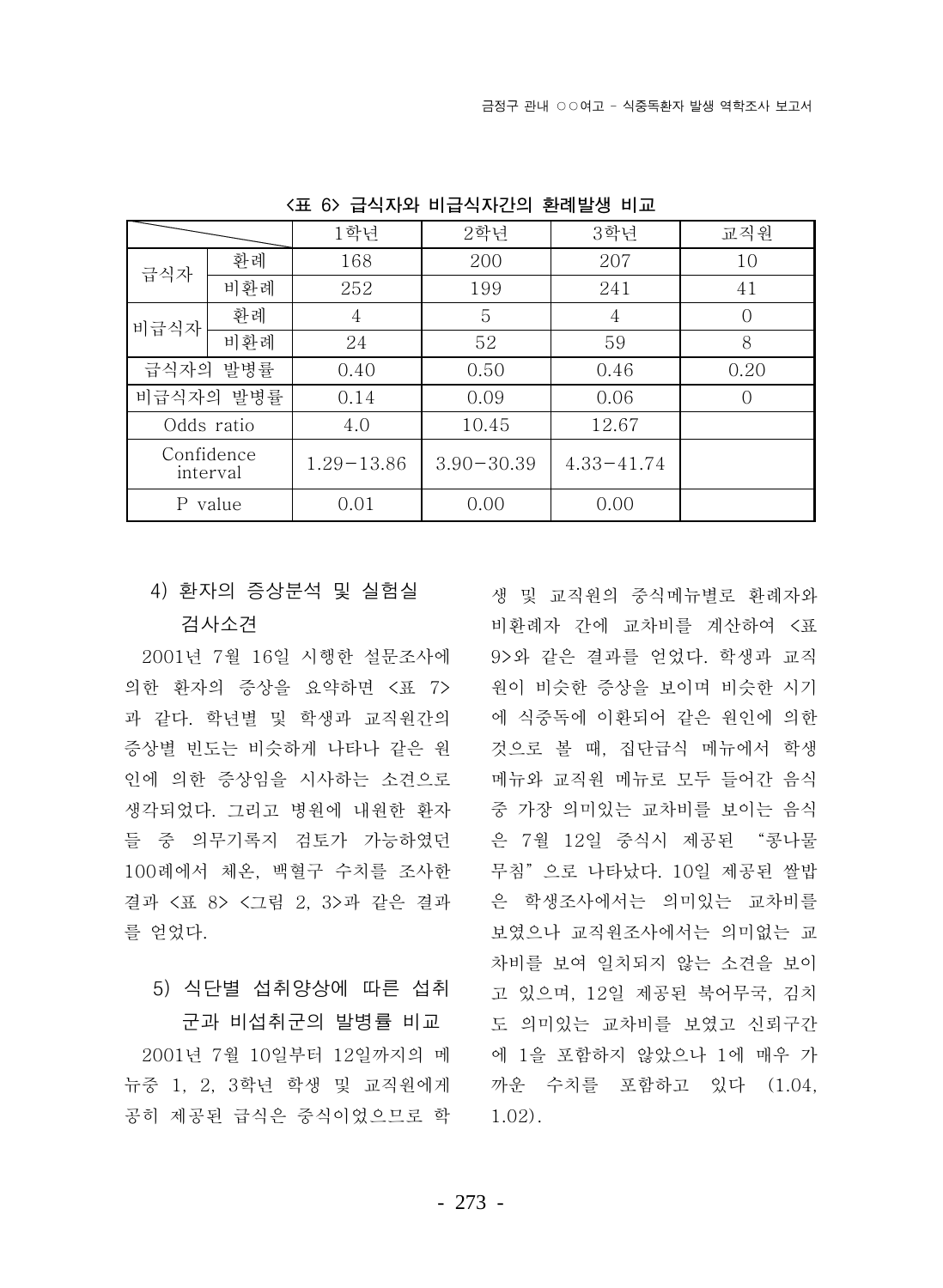| 급식대상<br>증상 | 1학년               | 2학년                                             | 3학년                                             | 교직원             |
|------------|-------------------|-------------------------------------------------|-------------------------------------------------|-----------------|
| 설사횟수(평균)   | $4.3$ 회           | $4.3$ 회                                         | $4.8$ 회                                         | $5.0$ 회         |
| 복통         |                   | 85.4% (147/172) 84.4% (173/205) 80.1% (169/211) |                                                 | $90\% (9/10)$   |
| 두통         |                   |                                                 | 71.5% (123/172) 62.0% (127/205) 63.0% (133/211) | $50\% (5/10)$   |
| 오심         | 56.4% (97/172)    | $(64.4\% (132/205)   56.9\% (120/211)$          |                                                 | $40\% (4/10)$   |
| 발열         | 38.4% (66/172)    | $ 30.2\% \; (62/205)  32.2\% \; (68/211)$       |                                                 | $40\% (4/10)$   |
| 오한         | (62/172)<br>36.0% | (63/205)<br>30.7%                               | $(30.3\%)(64/211)$                              | $40\% (4/10)$   |
| 구토         |                   | $21.5\%$ (37/172) 18.0% (37/205) 19.9% (42/211) |                                                 | (0/10)<br>$0\%$ |

<표 7> 증상별 분석

<표 8> S병원에 내원한 환자의 백혈구 수치 및 체온

| 백혈구 수치                        | 환자수 $(\%)$ | 체온             | 환자수(%)   |
|-------------------------------|------------|----------------|----------|
| $10,000/\text{mm}^3$ 이하       | 65(68.4)   | 37.2℃이하        | 26(41.9) |
| $10,000-15,000/mm^3$          | 28(29.5)   | $37.3 - 39$ °C | 33(53.2) |
| $15,000 - 20,000/\text{mm}^3$ | 2(2.1)     | 39℃이상          | 3(4.8)   |

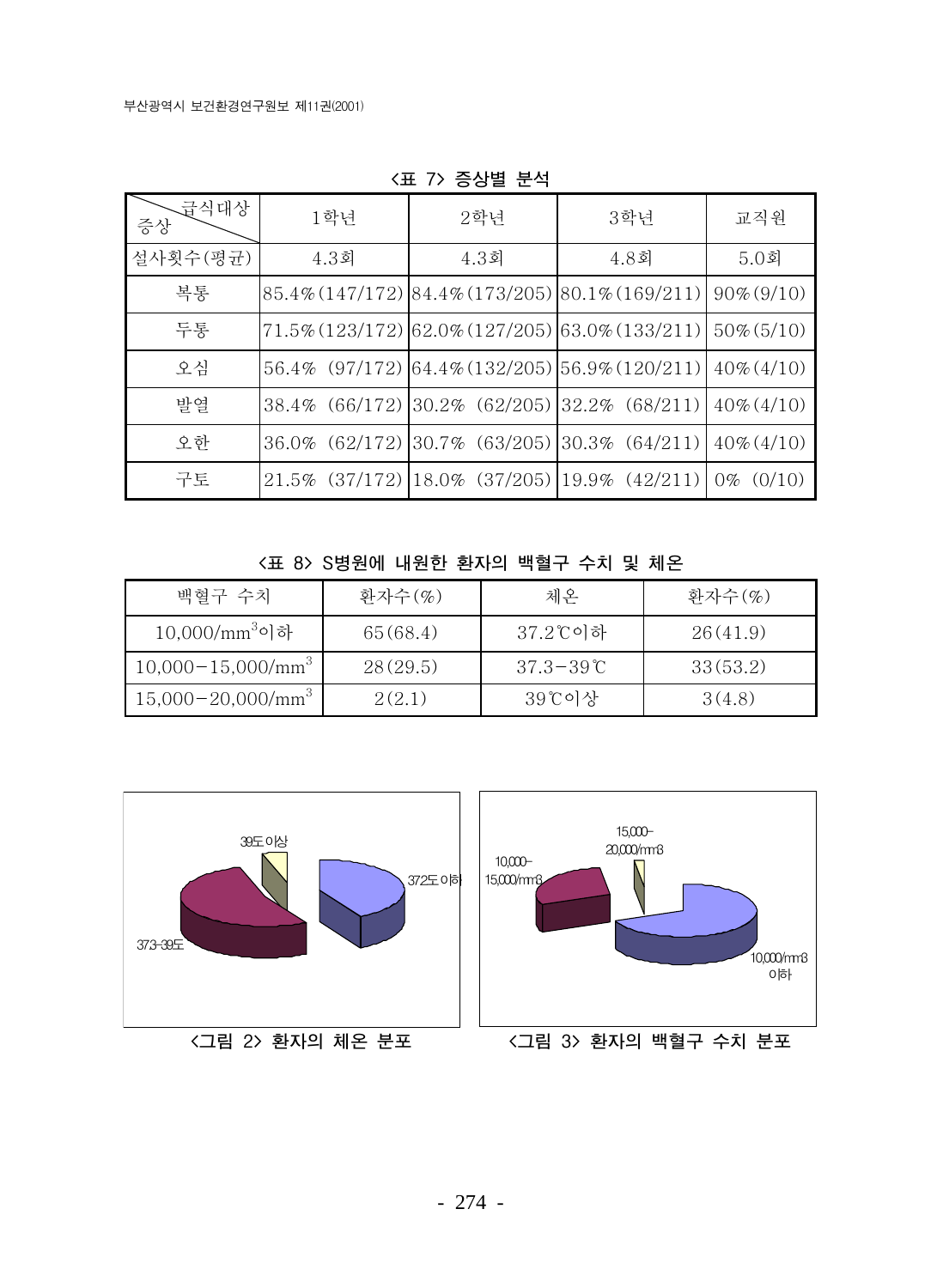$|P$  value

 $0.76$ 

0.66

0.76

0.02

0.66

0.58

|       | 7월 10일 중식 (학생메뉴) |                        |                       |       |               | 7월 10일 중식 (교직원메뉴)      |  |
|-------|------------------|------------------------|-----------------------|-------|---------------|------------------------|--|
| 메뉴    | Odds<br>ratio    | Confidence<br>interval | $\mathbf{P}$<br>value | 메뉴    | Odds<br>ratio | Confidence<br>interval |  |
| 쌀밥    | 7.48             | $3.94 - 14.51$         | 0.00                  | 쌀밥    | 1.30          | $0.21 - 10.26$         |  |
| 새알미역국 | 1.16             | $0.89 - 1.50$          | 0.27                  | 새알미역국 | 1.44          | $0.23 - 11.35$         |  |
| 도라지무침 | 1.29             | $1.01 - 1.64$          | 0.03                  | 도라지무침 | 1.30          | $0.21 - 10.26$         |  |
| 돈육불고기 | 1.18             | $0.88 - 1.57$          | 0.25                  | 돈육불고기 | 0.22          | $0.04 - 1.07$          |  |
| 김치    | 1.21             | $0.94 - 1.56$          | 0.12                  | 김치    | 1.44          | $0.23 - 11.35$         |  |
|       |                  |                        |                       | 열무비빔밥 | 1.60          | $0.26 - 12.49$         |  |

<표 9> 각 식단간의 교차비

| 7월 11일 중식 (학생메뉴) |               |                        |                       | 7월 11일 중식 (교직원메뉴) |               |                        |            |
|------------------|---------------|------------------------|-----------------------|-------------------|---------------|------------------------|------------|
| 메뉴               | Odds<br>ratio | Confidence<br>interval | $\mathsf{P}$<br>value | 메뉴                | Odds<br>ratio | Confidence<br>interval | P<br>value |
| 카레라이스            | 1.20          | $0.90 - 1.61$          | 0.19                  | 쌀밥                | 7.48          | $3.94 - 14.51$         | 0.00       |
| 오징어튀김            | 1.23          | $0.92 - 1.64$          | 0.15                  | 돈육불고기             | 1.16          | $0.89 - 1.50$          | 0.27       |
| 오이생채             | 1.81          | $1.43 - 2.29$          | 0.00                  | 쇠고기메추리            | 1.29          | $1.01 - 1.64$          | 0.03       |
| 깍두기              | 1,10          | $0.87 - 1.39$          | 0.40                  | 동태                | 1.18          | $0.88 - 1.57$          | 0.25       |
|                  |               |                        |                       | 미나리찜              | 1.21          | $0.94 - 1.56$          | 0.12       |
|                  |               |                        |                       | 김치                | $\ast$        | $***$                  | 0.07       |

| 7월 12일 중식 (학생메뉴) |               |                        |             |  |  |  |
|------------------|---------------|------------------------|-------------|--|--|--|
| 메뉴               | Odds<br>ratio | Confidence<br>interval | value<br> P |  |  |  |
| 현미밥              | 1.36          | $1.01 - 1.85$          | 0.04        |  |  |  |
| 북어무국             | 1.35          | $1.04 - 1.75$          | 0.02        |  |  |  |
| 꼬마돈까스            | 1.38          | $1.03 - 1.85$          | 0.03        |  |  |  |
| 콩나물무침            | 1.94          | $1.50 - 2.52$          | 0.00        |  |  |  |
| 김치               | 1.30          | $1.02 - 1.66$          | 0.03        |  |  |  |
|                  |               |                        |             |  |  |  |

| 7월 12일 중식 (교직원메뉴) |               |                        |         |  |  |  |  |
|-------------------|---------------|------------------------|---------|--|--|--|--|
| 메뉴                | Odds<br>ratio | Confidence<br>interval | P value |  |  |  |  |
| 쌀밥                | $\ast$        | **                     | 0.05    |  |  |  |  |
| 북어무국              | $\ast$        | $**$                   | 0.04    |  |  |  |  |
| 고등어               | $\ast$        | $**$                   | 0.04    |  |  |  |  |
| 콩나물무침             | $\ast$        | $**$                   | 0.03    |  |  |  |  |
| 김치                | $\ast$        | $**$                   | 0.04    |  |  |  |  |
| 야채                | $\ast$        | **                     | 0.05    |  |  |  |  |
| 더덕                | 4.78          | $0.53 - 109.23$        | 0.13    |  |  |  |  |

\*,\*\* : 음식에 노출되지 않은 환자수가 "0" 이므로 계산불가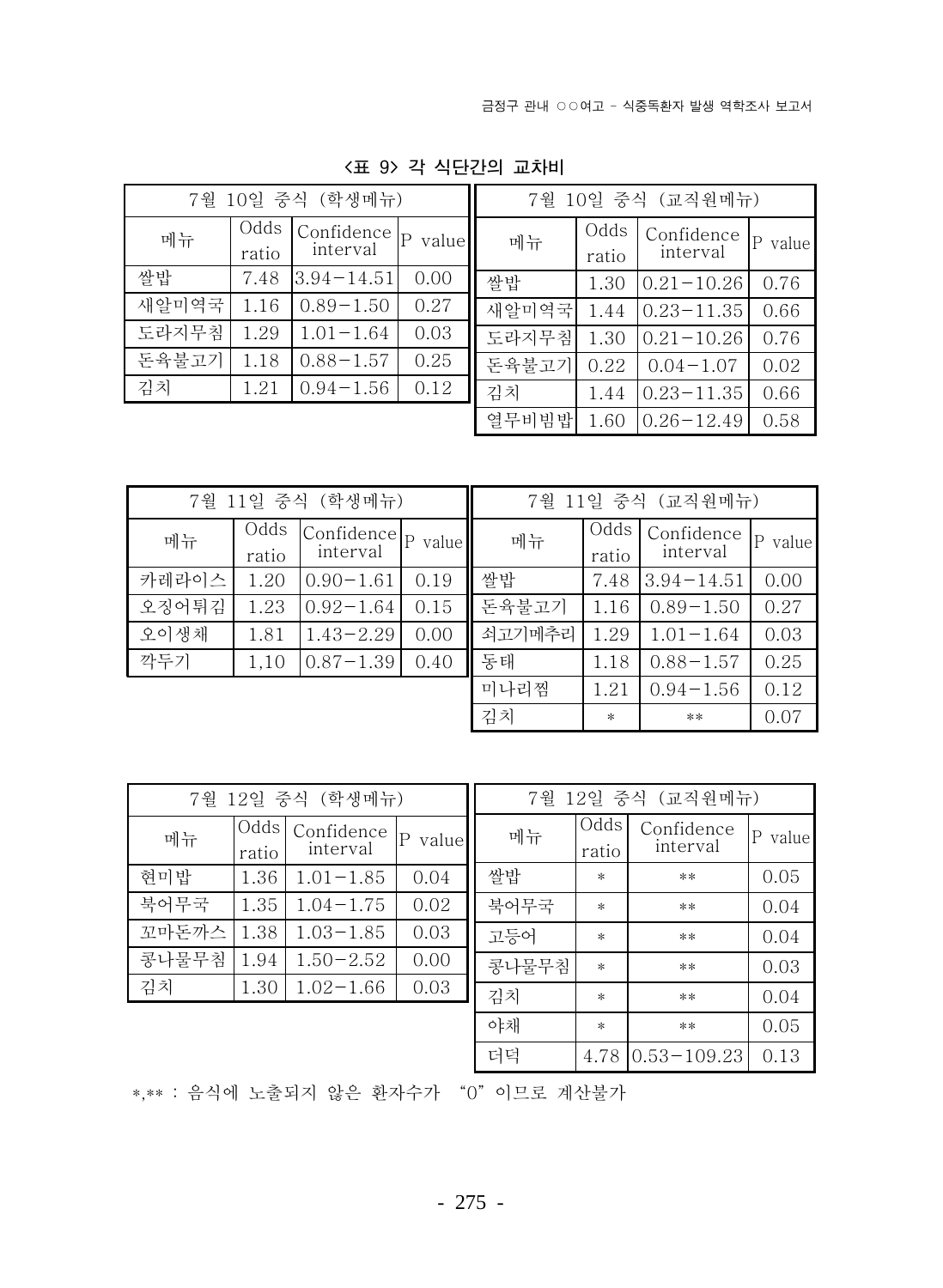6) 잠복시간

식중독을 일으킨 워인 음식을 콩나물 무침이라고 할 때 12일 중식이후 발생 한 식중독환자의 잠복기를 도시화 하면 <그림 4>와 같다. 이때의 잠복기의 중간 값은 17시간이며, 평규값은 20.7 시간이 었다.

### 2. 세규학적 검사결과

환자채변은 152건을 채취하여 이중 31건 (등교자 중 설사3회 이상자 11건, 병원응급실 진료환자 20건)은 보건환경 연구원에서, 나머지 121건(등교자 중 설 사3회 미만자 44건, 병원응급실 진료환 자 65건, 주방종사자 12건)은 보건소에 서 분산하여 검사하였다. 기타 환경가검

물(주방조리기구 등). 음용수 및 보존식 등에 대해서도 채취하여 보건환경연구원 에서 검사하였다.

보존식 및 학교에서 공급되는 음용수, 기타 주방조리기구 등에서는 <표 10> 및 <표 11>에서 보는바와 같이 살모넬 라, 세균성이질균, 황색포도상구균, 여시 니아규, 병원성 대장규이 검출되지 않았 으나, 학교에서 사용중인 지하수 원수는 세균학적 검사결과 대장균군/50ml 양성, 일반세균 110 CFU/ml로 부적합하였으 며, 7월12일 중식시간에 공급된 보존식 에서는 대장균군 양성반응을 보였다.

한편 화자채변에 대한 세규학적 검사 결과 보건소에서 검사한 121건 및 보건 환경연구원에서 검사한 31건(총 152건) 의 가검물로부터 살모넬라, 세균성이질 균, 황색포도상구균, 여시니아균 등은 검



# <그림 4> 잠복기 분포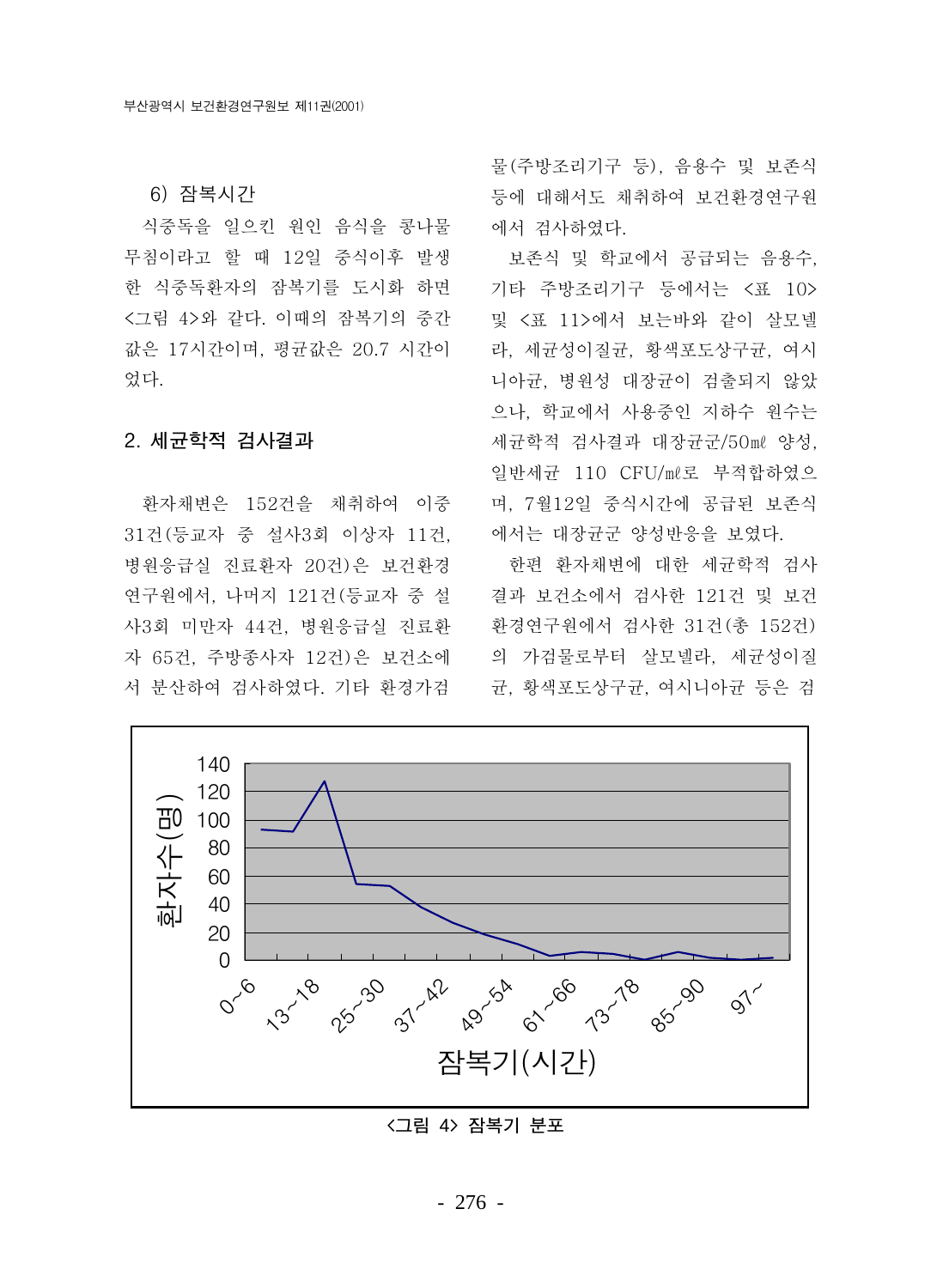| 항목<br>수질별                  | 일반세균수<br>$\overline{(CFU/m\ell)}$ | 대장균군/50ml | 세균성이질균  살모넬라균 |     | 대장균 |
|----------------------------|-----------------------------------|-----------|---------------|-----|-----|
| 지하수 원수                     | 110                               | 양성        | 불검출           | 불검출 | 불검출 |
| 상수도 원수                     | $\bigcap$                         | 음성        |               |     |     |
| 음용수<br>(정수기 통과한<br>물을 음용함) | 78                                | 음성        | 불검출           | 불검출 | 불검출 |
| 저장탱크수<br>(지하수+상수도)         | 80                                | 음성        | 불검출           | 불검출 | 불검출 |

<표 10> 학교에서 사용되어지는 급수에 대한 수질검사결과

| 항목<br>일자발 | 황색포도상구균 | 살모넬라균 | 세균성이질균 | 여시니아균 | 대장균군 | 대장균025 |
|-----------|---------|-------|--------|-------|------|--------|
| 7.10일 중식  | 불검출     | 불검출   | 불검출    | 불검출   | 불검출  |        |
| 7.11일 중식  | 불검출     | 불검출   | 불검출    | 불검출   | 불검출  |        |
| 7.11일 석식  | 불검출     | 불검출   | 불검출    | 불검출   | 불검출  |        |
| 7.12일 중식  | 불검출     | 불검출   | 불검출    | 불검출   | 검출 * | 불검출    |

<표 11> 보존식에 대한 세규한적 검사결과

\* 검출균명 : Enterobacter cloacae

출되지 않았다. 그러나 보건환경연구원 장균 항혈청으로 형별한 결과 동정된 에서 검사한 환자채변 31건에서 SS 25균주의 대장균이 공히 대장균 O25로 agar, MacConkey agar 및 혈액평판배 지에서 동일한 형태의 집락을 공통적으 로 나타내는 가검물이 많아 이들 집락에 주증상으로 내원한 환자들의 경우에서 대한 동정결과, 25건이 대장균(E. coli) 으로 확인되었으며, 이들의 혈청형을 시 판되고 있는 Denka Seiken의 병원성대 12 참조>, 금번 ○○여고 식중독환자의

확인되었다.

차 등에 의하면, 일반적으로 설사를 병원성대장균 혈청형 O25가 분리되는 경우는 드문 것으로 알려져 있으며<표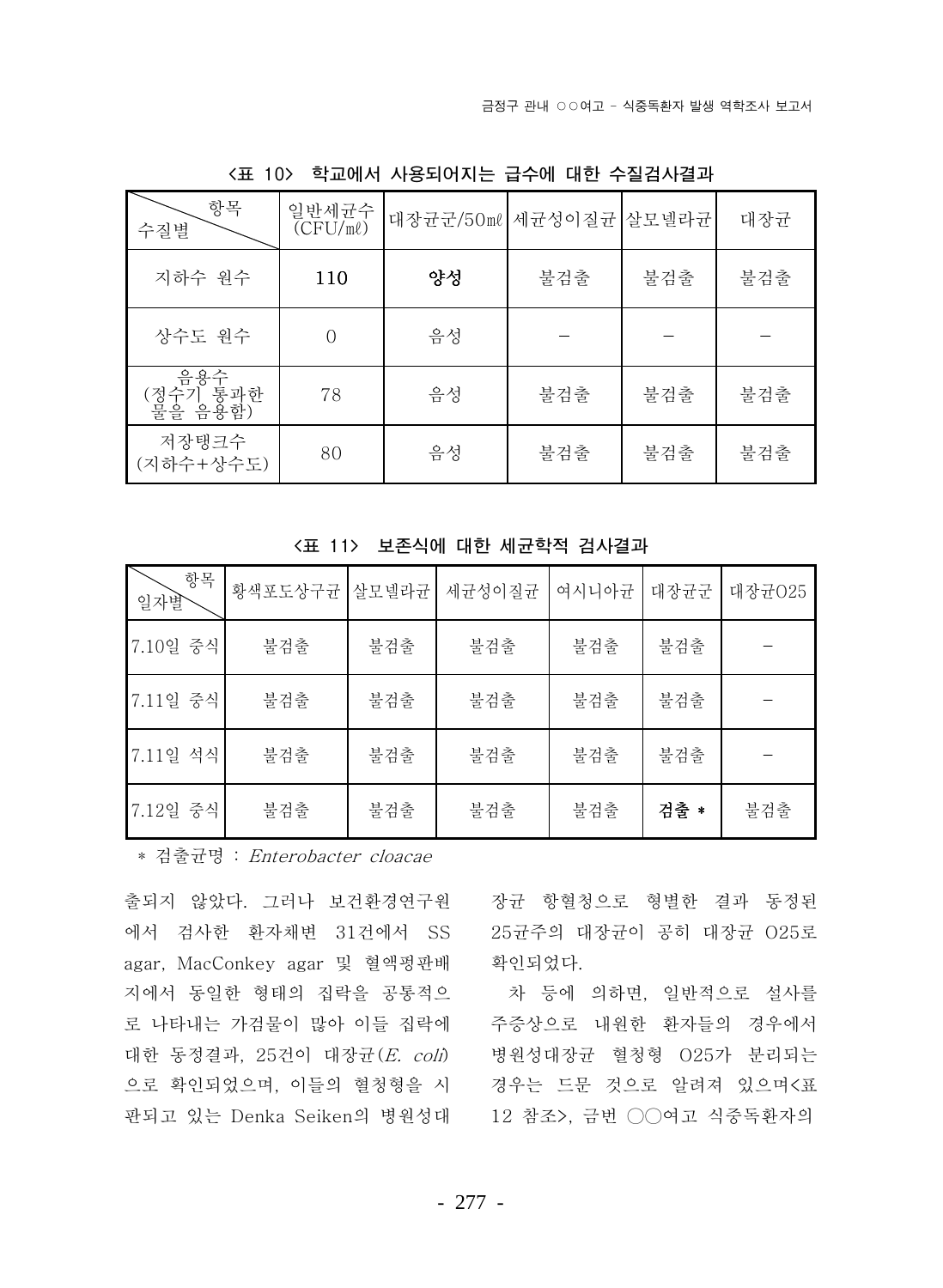| 대장균 혈청형         | 분리균주 (%)  | 대장균 혈청형      | 분리균주 (%)  |
|-----------------|-----------|--------------|-----------|
| O <sub>1</sub>  | 54(7.5)   | 0126         | 5(0.7)    |
| O <sub>6</sub>  | 31(4.3)   | 0128         | 4(0.6)    |
| O <sub>8</sub>  | 34(4.7)   | 0142         | 7(1.0)    |
| 018             | 27(3.7)   | 0143         | 3(0.4)    |
| O <sub>25</sub> | 2(0.3)    | 0144         | 4(0.6)    |
| 044             | 121(16.8) | 0146         | 7(1.0)    |
| 055             | 3(0.4)    | 0148         | 7(1.0)    |
| 086a            | 41(5.7)   | 0153         | 62(8.6)   |
| 0114            | 4(0.6)    | 0166         | 41(5.7)   |
| 0115            | 2(0.3)    | O167         | 7(1.0)    |
| 0125            | 33(4.6)   | not detected | 222(30.8) |

<표 12> 병원에 내원한 설사환자로부터 분리한 대장균 721주에 대한 혈청형별 분포

인용문헌 : 한국생명과학회지, 제10권 제3호, p. 263-272, 2000년.



#### $\begin{array}{cc} 2 & 3 \\ \downarrow & \downarrow \end{array}$  $\frac{4}{1}$  $\begin{bmatrix} 5 & 6 \\ 1 & 1 \end{bmatrix}$  $\int_{0}^{8}$  $\begin{matrix} 9 & 10 & P & N \\ \downarrow & \downarrow & \downarrow & \downarrow \end{matrix}$  $M_{\odot}$  $\frac{1}{2}$  $\frac{7}{1}$

<그림5> 설사환자에서 분리한 O25대장균의 ST독소 시험결과

M: Marker 1~10 : 설사환자에서 분리한 O25대장균 P: Positive control, Heat stable toxin 생성 균주(E. coli ATCC35401) N: Negative control, D.W.

※ 시험방법 : Primer (TaKaRa, code No.S004), 사람형 내열성 Enterotoxin 유전자 (STh 유전자)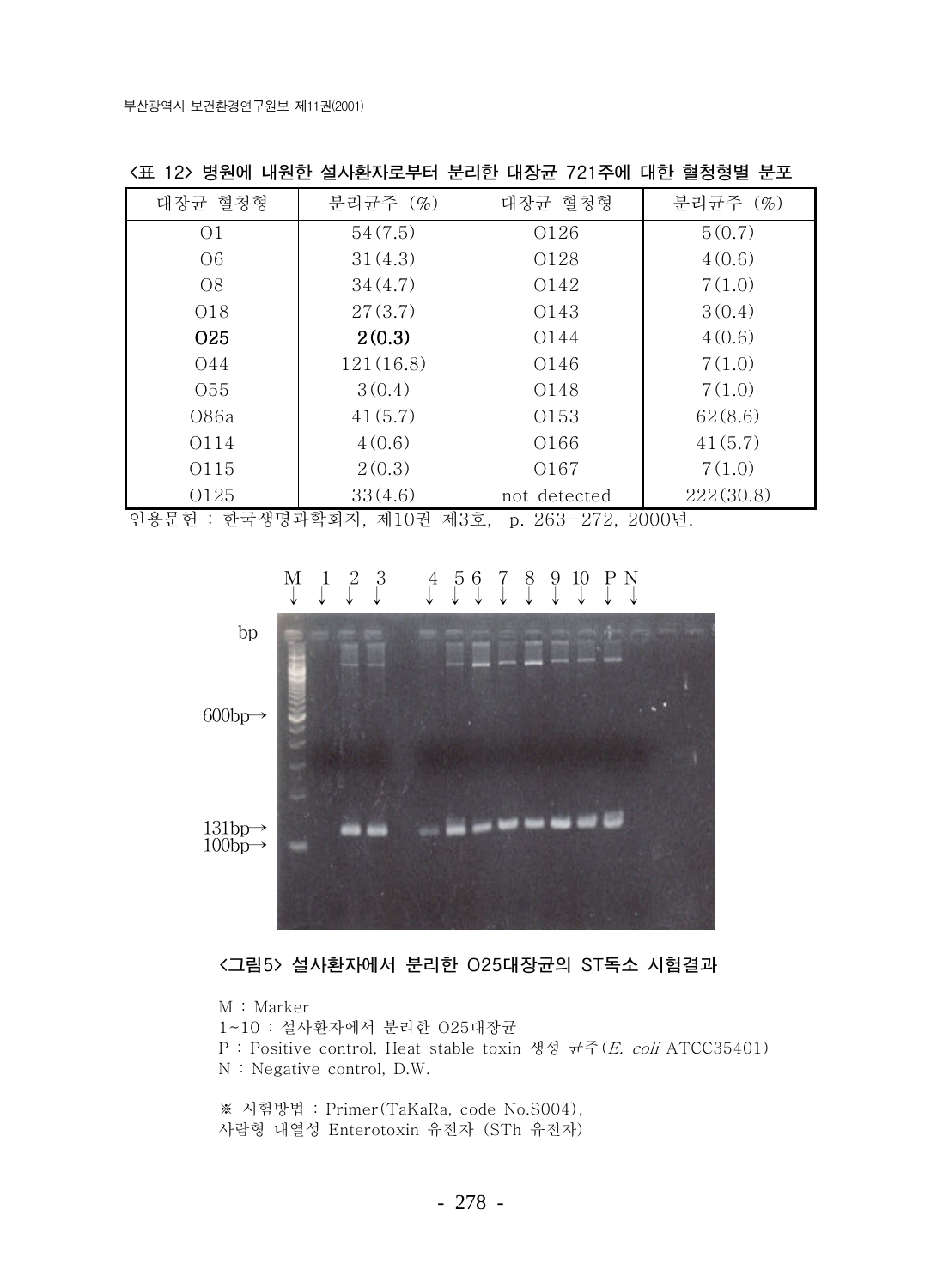채변31건에서 25건(80.6%)의 대장규 025가 분리된 것은 의의가 있는 것으로 판단된다.

보건소에서 검사 중인 환자 채변에서 는 등교자 중 설사 3회 미만자의 채변 44건 중에서 7건의 Citrobacter freundii가 검출되었으며, 또한 환자채변 121건 중 46 건은 SS agar 및 MacConkey agar에서 각 각 대장균으로 의심되는 공통적인 집락 이 나타나 보건환경연구원에 의뢰되어 병 워성 대장규에 대한 검사를 시행한 결과 대장균 025가 31건 분리되었다.

그래서 검출된 대장균의 독소생성 여

부를 확인하기 위해 혈청검사 상 025로 밝혀진 대장균 10주를 국립보건원에 의 뢰하였고 이 중 9주에서 ST (heat stable toxin)를 생성함이 밝혀졌다 <그림 5>.

한편, 학생들에게 매일 아침에 제공되는 우유(10일, 11일, 12일 제공된 보존우유) 는 미생물학적 규격검사에 적합하였고, 식 중독균이 검출되지 않았다.

그리고 금번 ○○여고 식중독환자에서 분리한 대장균 혈청형 O25균 25주에 대 한 항규제 감수성 시험결과는 <표 13>과 같으며, 25주 모두 항규제 감수성 시험에 서 100% 동일한 양상을 보여, 분리된 대

| 항균제명 (총18종)                        | 시 험 결 과 |      |      |  |
|------------------------------------|---------|------|------|--|
|                                    | 감수성     | 중등도  | 내성   |  |
| Tetracyclin(TE)                    |         | 100% |      |  |
| Tobramycin(NN)                     |         | 100% |      |  |
| Streptomycin(S)                    |         | 100% |      |  |
| Erythromycin(E)                    |         |      | 100% |  |
| Nalidixic Acid (NA)                | 100%    |      |      |  |
| Gentamicin(G)                      | 100%    |      |      |  |
| Chrolamphenicol(C)                 | 100%    |      |      |  |
| Kanamycin(K)                       |         | 100% |      |  |
| Ciproflox (CIP)                    | 100%    |      |      |  |
| Cephalothin (CF)                   |         | 100% |      |  |
| Ticarcillin/Clavulanic acid(TIM)   | 100%    |      |      |  |
| Ceftriaxone (CRO)                  | 100%    |      |      |  |
| Cefoxitin (FOX)                    | 100%    |      |      |  |
| Sulfamethoxazol/Trimethoprim (SXT) |         |      | 100% |  |
| Ampicillin (AM)                    |         |      | 100% |  |
| Ticarcillin (TIC)                  |         |      | 100% |  |
| Carbenicillin (CB)                 |         |      | 100% |  |
| Amoxicillin/Clavulanic Acid(AMC)   | 100%    |      |      |  |

<표 13> ○○여고 식중독환자에서 분리한 대장균 혈청형 O25균 25주에 대한 항균제 감수성 시험결과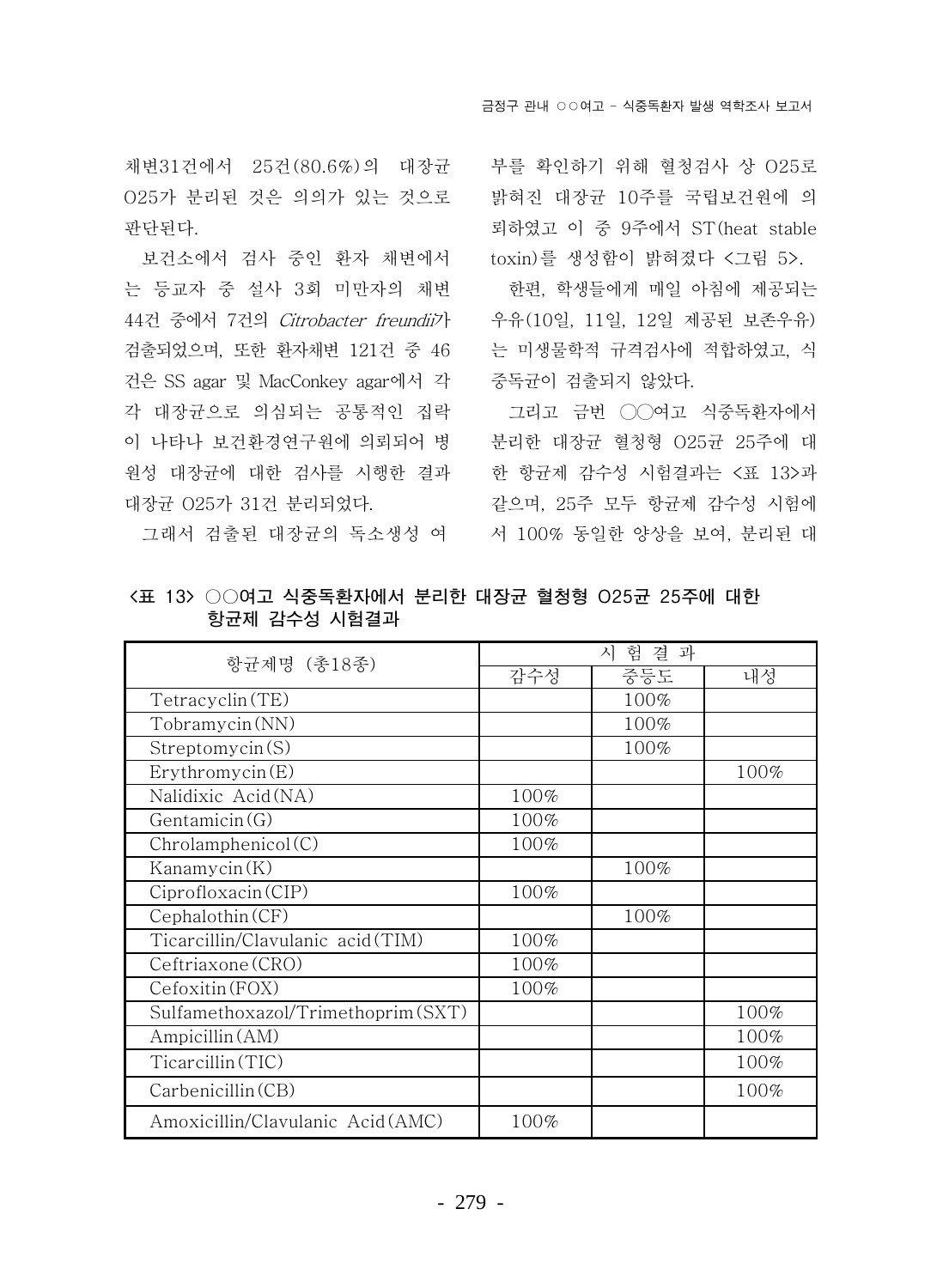혈청형 O25에 의해 식중독이 발생된 것임 을 시사하였다.

# 3. 감염원 추정

1) 단체급식이 감염원으로 작용 하였을 가능성

환자가 1, 2, 3학년 학생 및 교직원에 서 공히 발생하였고, 비슷한 증상분포를 나타내었으며, 각 음식의 교차 비를 구 해보았을 때 환자와 비 환자간에 유의한 수치를 보이는 음식이 발견되는 등의 상 황으로 미루어 볼 때 단체급식의 음식 중 어느 하나가 식중독 집단발생을 야기 하였을 가능성이 크다. 특히 학생과 교 직원에서 공히 발생한 점을 고려하면 학 생의 메뉴와 교직원의 메뉴 중 공통으로 들어가면서 유의한 교차 비를 보였던 12일 중식 메뉴들이 가능성 높은 감염 원으로 추정되며, 이중 특히 콩나물무침 이 감염원으로 작용되었을 가능성이 높 다고 사료된다 (12일 중식 메뉴 중 콩 나물무침을 제외한 다른 메뉴는 95%신 뢰구간에 1.01~1.04 등 1에 근접한 수 치를 포함하고 있다).

# 2) 음용수 및 우유가 감염원으로 작용하였을 가능성

○○여고내의 학생 및 교직원들은 정 수기의 식수를 사용하거나. 집에서 가져 온 식수를 사용하고 있었다. 정수기의 식수에 대한 수질검사 결과 미생물학적

장규은 모두 공통 유래 규주임과 대장규 - 규격기주에 적합하여 정수기가 감염원이 었을 가능성은 거의 없을 것으로 사료된 다. 그리고 학생들에게 매일아침마다 제 공되는 우유는 현장 출동 시 유통기한 내에 있는 제품으로 확인되었고, 세규학 적 검사결과에서도 미생물학적 규격기준 에 적합하였으며 교직원들에게는 제공되 지 않는 점, 그리고 식중독 원인균 또한 검출되지 않은 점 등으로 미루어 볼 때 감염원으로서 가능성이 떨어진다 할 수 있다.

# 3) 지하수 및 상수도가 감염원으 로 작용하였을 가능성

학교내에 지하수와 상수도 원수가 같 이 모이는 지하탱크가 있으며, 여기서 모인 물이 옥상의 탱크로 끌어올려져서 조리장 및 학교내 각 화장실등으로 공급 되고 있었다. 지하수 및 상수도원수, 그 리고 이 두 가지가 합쳐진 저장탱크의 물을 수질 검사한 결과 상수도와 저장 탱크 수는 미생물학적 규격기준에 적합 한 수질이었다. 그러나 지하수원수는 대 장균군으로 오염되어 있었고 일반세균수 도 기준치이상으로 검출되어 있었다. 지 하수와 상수도가 합쳐져 조리장으로 공 급되는 탱크의 수질검사는 기준치에 적 합하였지만, 지하수 자체가 대장균군으 로 오염된 상태이므로 이를 포함한 물을 이용하여 음식 원재료 및 주방 조리기구 세척 등을 하는 과정에서 음식물에 원인 균의 오염을 야기하였을 가능성을 배제